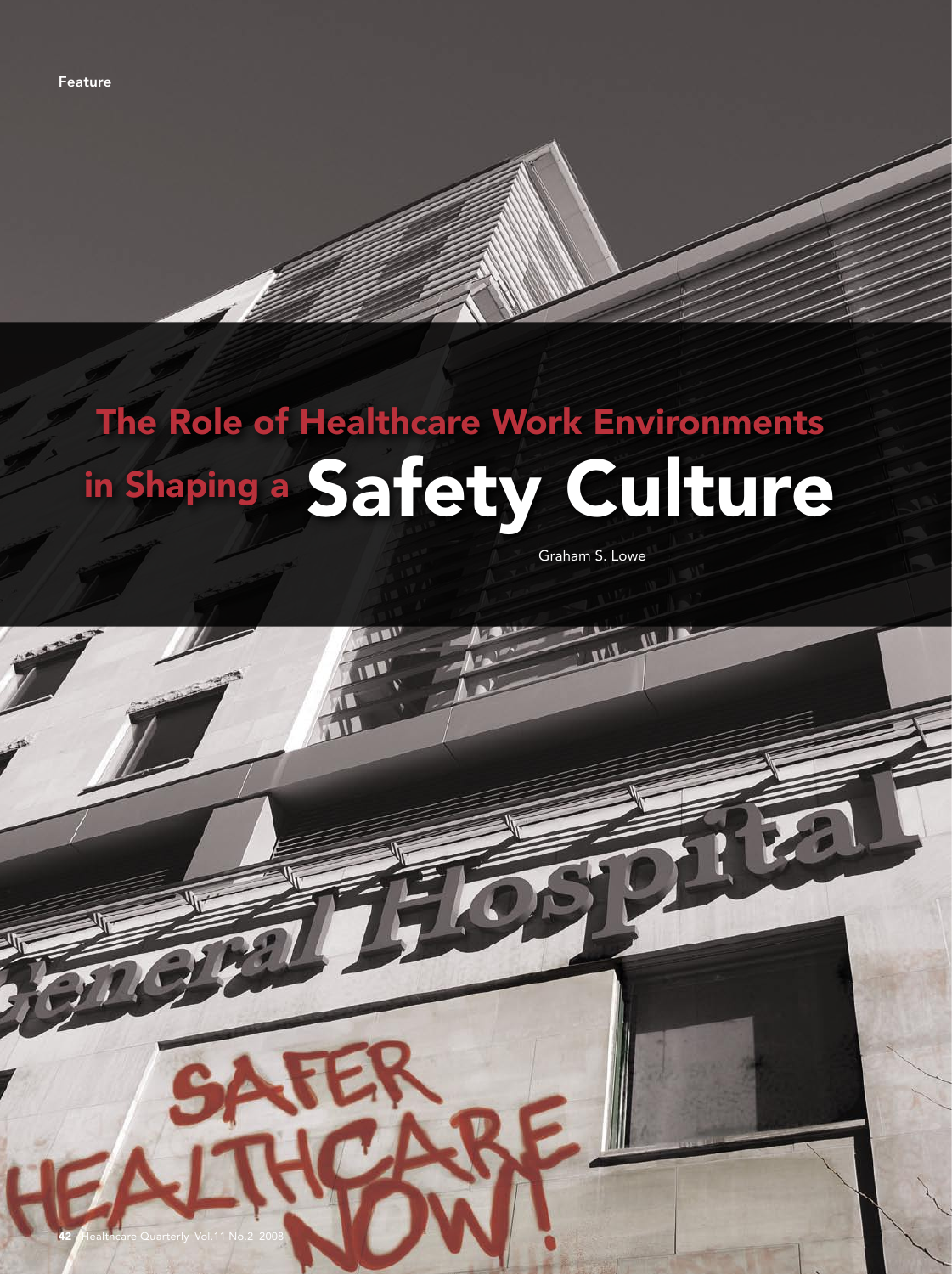atient safety is a basic goal of all Canadian healthcare<br>organizations. Yet we still have much to learn about the<br>determinants of safety. One of the biggest knowledge<br>gans is how workplace factors influence safety outcomes organizations. Yet we still have much to learn about the determinants of safety. One of the biggest knowledge gaps is how workplace factors influence safety outcomes. As the 2004 Canadian Adverse Events Study suggested, "The greatest gains in improving patient safety will come from modifying the work environment of healthcare professionals, creating better defenses for averting [adverse events] and mitigating their effects." (Baker et al. 2004: 1685). Echoing this point, the US Agency for Healthcare Research and Quality (AHRQ) concluded that working conditions affect patient outcomes, including safety (AHRQ 2003). However, little is known about the causal mechanisms by which work environment factors that influence employee behaviour also have implications for patient safety.

# Safety cultures move beyond a "blame and shame" mentality.

Calls for a "safety culture" are increasingly common in discussions of how to improve patient safety. Healthcare quality experts point out that research on healthy workplaces identifies similar factors affecting both occupational health and safety and organizational performance (Sainfort et al. 2001). In Canada, healthcare leaders are being urged to act on the considerable evidence linking the working conditions of nurses, particularly staffing ratios and skill mix, to patient outcomes such as satisfaction, morbidity and mortality (Nicklin and Graves 2005). By integrating quality and safety within human resource strategies, greater improvements should be realized in the well-being of healthcare providers and the people they serve. At least in theory, this should contribute simultaneously to human resource and system performance goals.

Research and interventions to improve patient safety draw on the model for a culture of safety developed in high-hazard industries, such as commercial aviation and nuclear power. In a safety culture, everyone is accountable for achieving safety goals and is aware of the importance of safety (Leape 2005). Safety is more than a priority; it is embedded in the organization through shared values and beliefs, and its importance is continuously communicated. Organizational learning is supported as a means for maintaining safety. Safety cultures move beyond a "blame and shame" mentality. The key is to create a non-punitive learning environment where healthcare practitioners are able to communicate errors without fear of reprisal and feel they can take action to fix unsafe conditions in their work context (Leape 2005).

AHRQ conducted a systemic review of the research evidence from 115 studies on the impact of healthcare working condi-

tions on patient safety (AHRQ 2003). Five categories of working conditions were examined: staffing, workflow design, personal and social factors, physical environment and organizational factors. The review concluded that specific working conditions affect outcomes that are related to patient safety and that some working conditions affect rates of medical error. AHRQ recommended that improved patient outcomes could be achieved by organizational changes, such as increasing staffing levels for nurses, reducing interruptions and distractions and improving information exchange within and across hospital and non-hospital settings. This point is echoed by the US Institute of Medicine of the National Academies, which recommended improvements in nurses' work environments, adequate staffing levels, mandatory limits on nurses' work hours and strong nurse leadership at all levels (Institute of Medicine of the National Academies 2003). It also recommended the development of management structures and systems that foster trust and staff involvement in decision-making. A more recent synthesis of research on nurse-sensitive patient outcomes concluded that adverse events decline as the levels of registered nurse staffing and skill mix increase (Stone et al. 2005). The links to quality of work life are through appropriate workloads and full scope of practice.

AHRQ attempted to find a consensus measure of organizational climate that fits diverse healthcare settings and could be related to patient safety. Six studies involving 80,000 workers in acute care, home care, long-term care and primary care settings were combined to test a new integrative model of safety climate derived from patient safety studies (Stone et al. 2005). Climate encompasses perceptions of leadership, decision-making and work norms. Culture is broader, referring to shared norms, values, beliefs and assumptions. According to this research, the same factors contributing to positive outcomes for employees also affect service quality processes and outcomes. These factors include cultures and climates "that have supportive and empowering leadership and organizational arrangements, along with positive group environments" (Stone et al. 2005: 468). Outcomes examined in this research include absenteeism, patient satisfaction, the use of evidence-based clinical practices and performance. However, more research is needed to understand how these outcomes are interrelated.

Other patient safety studies also suggest that a culture that values and supports communication, openness, learning and collaboration is the foundation for patient safety and healthcare quality (West et al. 2006). Training, guidelines, information technology and regulation all contribute to meeting safety goals. More fundamentally, "safety culture is a performance shaping factor that guides the many discretionary behaviours of healthcare professionals toward viewing patient safety as one of their highest priorities" (Nieva and Sorra 2003: ii17). For example, a study of 15 California hospitals concluded that short-term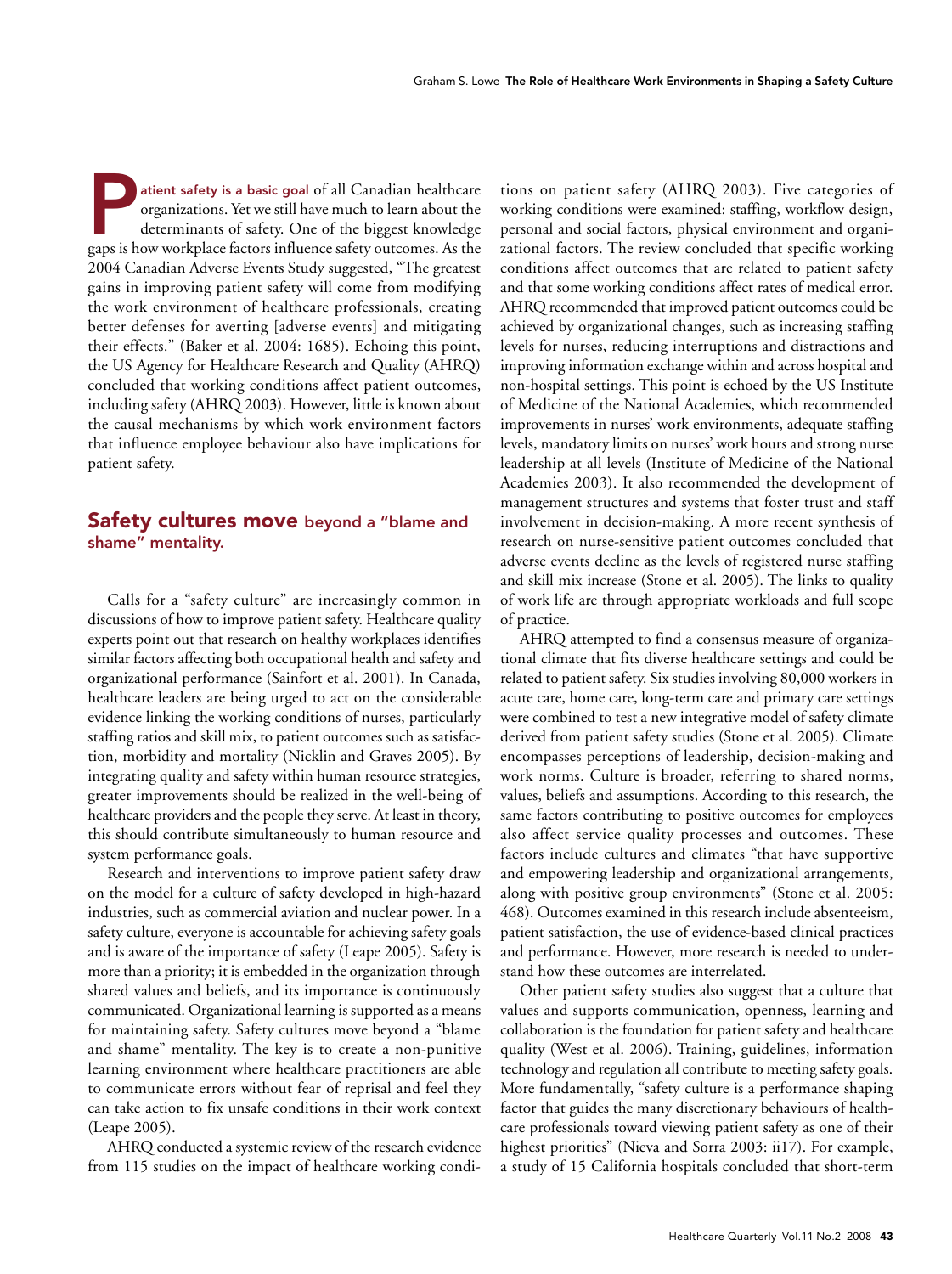interventions are ineffective unless management structures and the culture of the organization give high priority to safety (Singer et al. 2003). This requires breaking down organizational barriers and silos separating managers and front-line workers.

The purpose of this article is to clarify the role of healthcare work environment factors in creating a culture of safety, using survey evidence from allied health professional and technical workers in Alberta. Three practical questions are addressed:

- 1. To what extent does a safety culture exist in healthcare organizations in a Canadian province?
- 2. What specific features of the work environment contribute to a safety culture?
- 3. Do unique occupational or organizational characteristics influence work site safety cultures, or does a general safety culture model apply across the healthcare system?

Answers to these questions provide practical insights about how actions to improve specific work environment factors also build stronger safety cultures. To the author's knowledge, this is the first study of its kind undertaken in Canada. Specifically, the study is unique in three respects. First, it considers a broad range of allied health professions not previously the focus of either patient safety or work environment research. Second, it examines a comprehensive set of work environment factors. And, third, it provides recent Canadian evidence directly relevant to ongoing discussions of patient safety.

# **One in five** reported a low probability of an incident being reported – surely cause for concern.

# The Study

The focus of this research is allied health workers who are members of the Health Sciences Association of Alberta (HSAA). Data come from the 2006 HSAA Work Environment Survey, sponsored by the union and conducted by an independent consultant, the Graham Lowe Group Inc. The survey provided evidence that HSAA and the employers are using collaboratively to improve the work environments of allied health workers (Lowe 2006). The underlying assumption of the study is that work environment improvements will benefit the health system as a whole.

A mail questionnaire was sent to 12,000 HSAA members at their home address. The questionnaire contained measures of work environment factors, job characteristics, work experience and health and wellness either drawn from the research literature or designed specifically for this study. Data were collected during March and April 2006. In total, 5,131 completed questionnaires were returned, for a response rate of 43%, which

is acceptable for a mail survey of this kind and certainly is within the response rate range usually achieved by healthcare employers when conducting internal employee surveys.

HSAA represents dozens of health professional, para-professional, technical and support occupations throughout the Alberta health system. From the 40 job classifications included in the 2006 HSAA Work Environment Survey, 27 are the focus of this analysis, comprising a sub-sample of 4,347 healthcare employees (Table 1), or 85% of all survey respondents. Most in the sub-sample (69%) worked in hospitals, 24% in laboratory

Table 1. Health occupations included in study

| Occupation                                                   | <b>Number</b> | %     |
|--------------------------------------------------------------|---------------|-------|
| Laboratory technologists/medical<br>laboratory technologists | 765           | 17.6% |
| Occupational therapists                                      | 378           | 8.7%  |
| Pharmacists                                                  | 347           | 8.0%  |
| Respiratory therapists                                       | 343           | 7.9%  |
| Physical therapists                                          | 333           | 7.7%  |
| Social workers                                               | 293           | 6.7%  |
| Medical radiation/radiology technologists                    | 282           | 6.5%  |
| Laboratory assistants/attendants/helpers                     | 279           | 6.4%  |
| Speech-language pathologists/therapists<br>and audiologists  | 216           | 5.0%  |
| Dietitians/nutritionists                                     | 183           | 4.2%  |
| Combined laboratory/radiography<br>technologists             | 150           | 3.5%  |
| Emergency medical technicians/<br>paramedics                 | 111           | 2.6%  |
| Psychologists                                                | 108           | 2.5%  |
| Radiography technologists                                    | 81            | 1.9%  |
| <b>Recreation therapists</b>                                 | 76            | 1.7%  |
| Diagnostic sonographers/medical<br>sonographers              | 72            | 1.7%  |
| Public health inspectors                                     | 57            | 1.3%  |
| Cardiology technologists                                     | 56            | 1.3%  |
| Others (occupations with <50 survey<br>respondents)          | 217           | 5.0%  |
| Total                                                        | 4,347         | 100%  |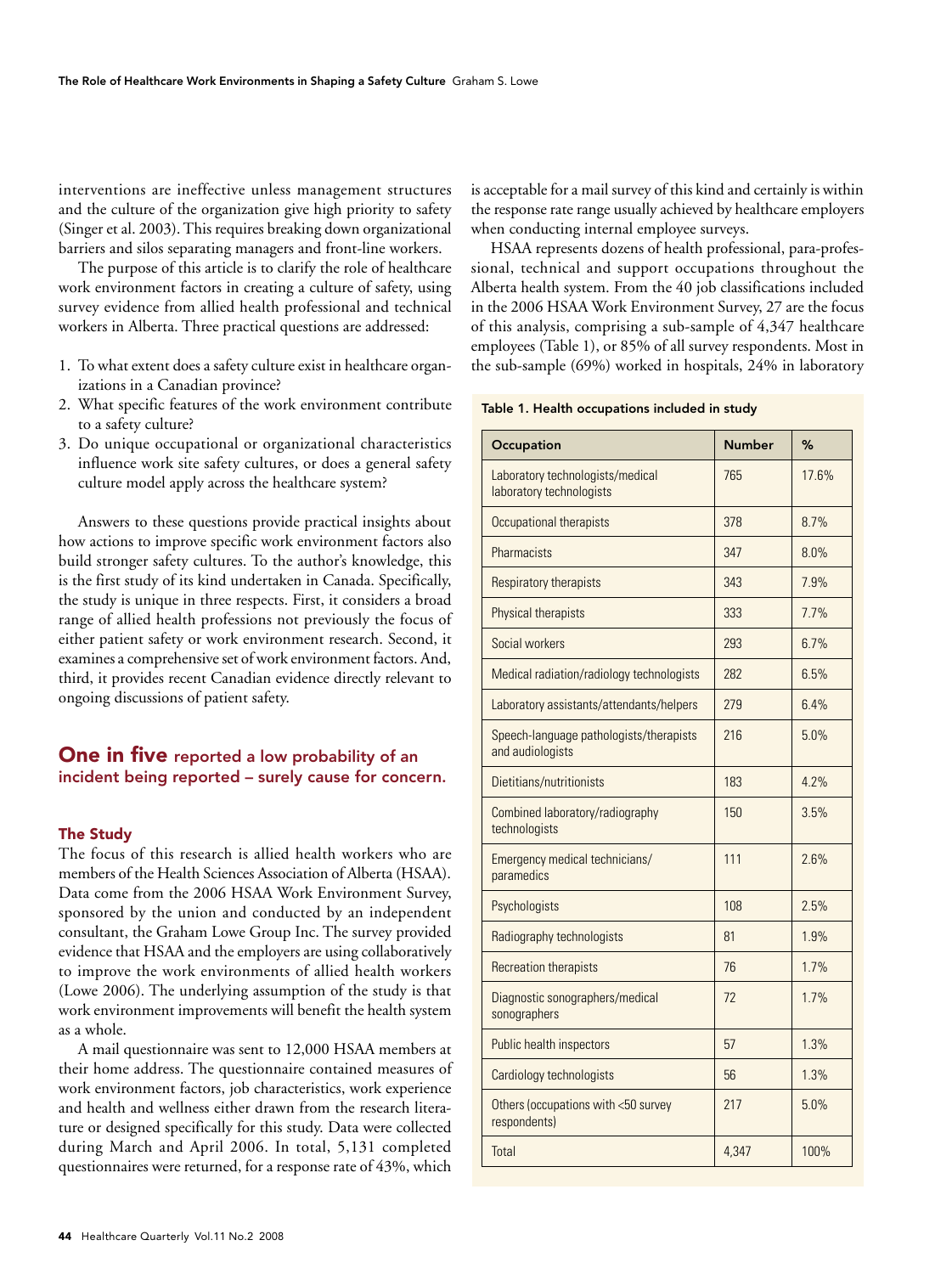services and the rest in community health, emergency medical services and long-term care. The largest job classifications in the sub-sample are laboratory technologists and medical laboratory technologists (17.6%), occupational therapists (8.7%), pharmacists (8.0%), respiratory therapists (7.9%), physical therapists (7.7%), social workers (6.7%) and medical radiation and radiology technologists (6.5%). Employees in the selected occupations are of particular interest for understanding safety issues because their work has a direct impact on patient and client outcomes at various points along the healthcare continuum. The employees excluded from the analysis performed jobs that have less direct impact on patient and client safety (e.g., clerks, record-keeping technicians, instructors and administrators).



## Figure 1. Safety culture indicators

Four indicators of safety culture were

developed in consultation with HSAA. The indicators capture three phases of error prevention: reporting, learning from the mistake and the taking of remedial action by both employees and management to reduce the risk of reoccurrence. All respondents were asked the following: "If someone working in your area made an error that put patient or client safety at risk, how likely is it that (a) the error would be reported? (b) your work team would learn from the mistake? (c) your co-workers would take appropriate action to ensure this did not happen again? and (d) management would take appropriate action to ensure this did not happen again?" Each question was answered using a five-point Likert-type scale (very unlikely, unlikely, neither likely nor unlikely, likely, very likely).

These measures draw on the academic and practical literature in three important respects. First, the focus is on organizationallevel incidents rather than individual-level incidents affecting occupational safety (Reasons 1998). Second, all four measures are leading indicators and, in this sense, can be viewed in a logic model of patient safety as determinants of adverse events (Flin et al. 2000). Third, a basic insight about safety cultures underpins this approach to measurement: a strong safety culture depends on each employee making safety a habit (Anderson and Lorber 2006).

## **Assessing Safety Culture**

Figure 1 reports overall responses to the four safety culture indicators. Over 80% of respondents said it was likely or very likely that an error that put patient or client safety at risk would be a reported in their work area. However, only 34% said this reporting would be very likely. This finding has implications for health employers, raising two issues: (1) what constitutes an

acceptable standard of reporting? and (2) can any uncertainty be tolerated in whether an incident will be reported? Note also that just over one in five (21.4%) reported a low probability of an incident being reported - surely cause for concern. Looking at actions flowing from the reporting of an error, between 33 and 36% of respondents said their team would learn from the mistake and that co-workers and managers would take appropriate action to ensure the error did not happen again. However, less than half of the respondents considered these follow-up actions to be likely. Based on these findings, the health system goal should be to increase as fast as possible the proportion of employees in the "very likely" category.

Given our interest in measuring the concept of a safety culture, statistical techniques suited to this purpose were used to create a safety culture scale by combining the four specific survey questions described above. (Principle component factor analysis confirmed that the four indicators measure the same underlying concept. Item factor loadings were between .72 and .88. The scale reliability alpha = .84. The scale had a range of  $4-20$ , a mean of 16.24 and a standard deviation of 3.01. The distribution of respondents across the three categories was as follows:  $31\%$  = low,  $34\%$  = medium and  $35\%$  = high. Low scores were between 4 and 15.9; medium scores were between 10 and 17.9 and high scores were between 18 and 20). All of the analysis below uses this safety culture scale, dividing respondents into three categories (low, medium and high) based on safety culture scale scores. Given our focus on the conditions supporting strong safety cultures, it is important to point out that 35% of respondents scored high (between 18 and 20) on the 20-point safety culture scale.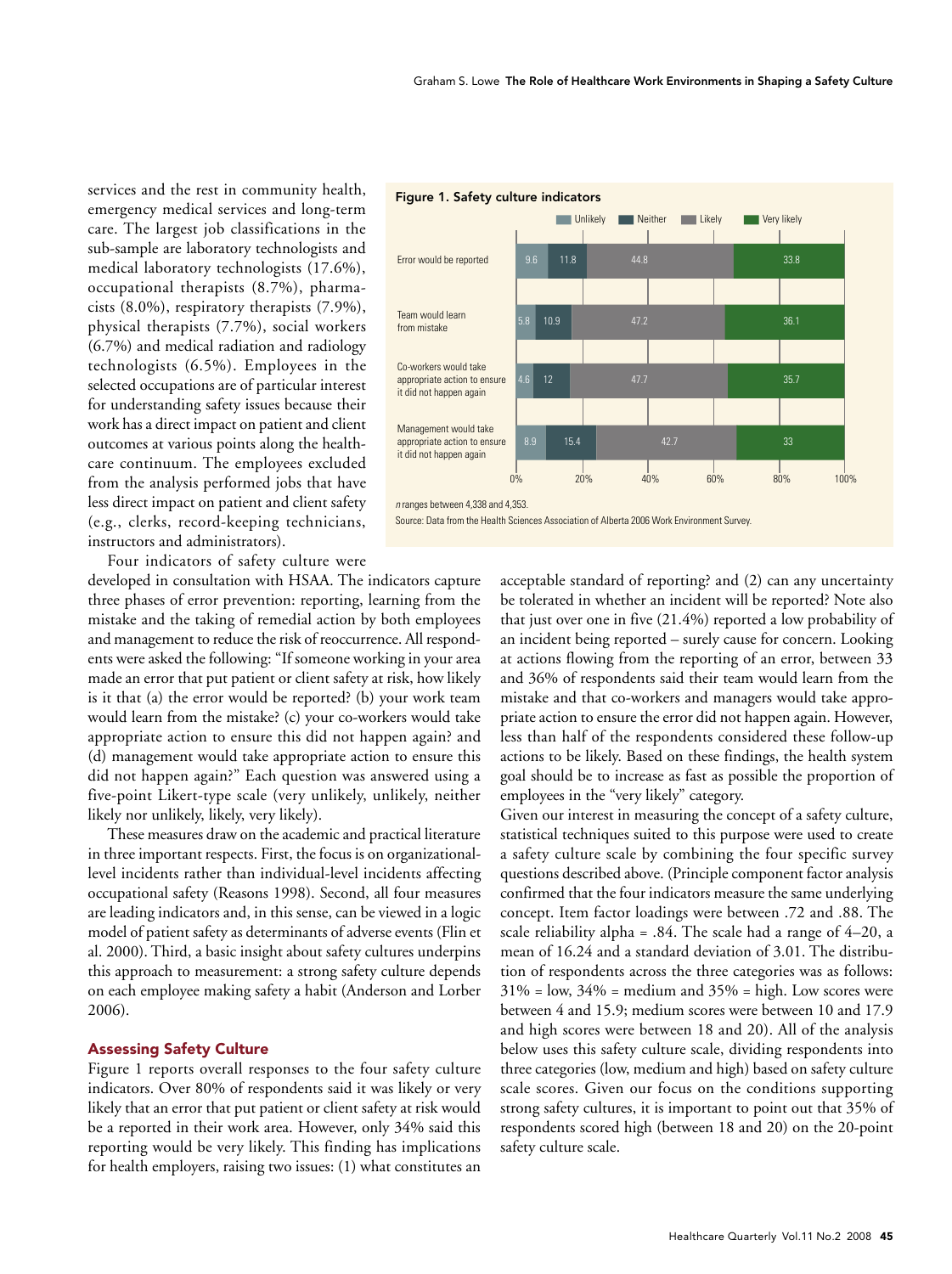# Work Environment Foundations of Safety Culture

The HSAA Work Environment Survey provides an opportunity to examine specific employee characteristics and workplace factors associated with a strong or weak safety culture. To explore this, we did extensive correlation analysis of a wide range of measures, including work stress, workload, employee demographics, occupation and employer. The results (not reported) showed statistically significant variations that are not surprising but have not been previously tested with data. For example, survey respondents who reported high levels of stress most days at work had lower scores on the safety culture scale than did co-workers with moderate or low levels of stress. Similarly, respondents reporting difficulties keeping up with their workloads had lower safety culture scale scores. Younger (under age 25) and older (age 55 and older) workers were more likely than other age groups to have high scale scores, as were females (compared with males). Employees in laboratory services had higher scores than did employees in other types of healthcare organizations. There also were variations across the 14 employers in the study (all major healthcare employers in Alberta), with employees in dedicated laboratory services (e.g., Canadian Blood Services, Calgary Laboratory Services) scoring higher. Some occupations – notably nuclear medicine technologists, radiation therapists, combined laboratory and radiography technologists, cardiology technologists, laboratory and medical laboratory technologists, recreation and exercise therapists and laboratory assistants – also scored higher than other groups did. Workers with supervisory responsibilities had higher scores than did respondents in non-supervisory roles.

However, multivariate analysis, discussed below, revealed that very few of these two-way relationships mattered when all these factors were simultaneously considered along with underlying work environment factors. Both the bi-variate correlations and multivariate analysis confirmed that specific work environment factors were consistently and significantly associated with safety culture. To illuminate these work environment correlates of a safety culture, five core concepts of a quality work environment were identified, informed by workplace research and based on an extensive correlational and multivariate analysis of the HSAA data. These concepts were measured using multiitem scales (Table 2).

Previous research on healthy, high-quality healthcare environments informed the measures used in the HSAA survey as well as the development of the five work environment scales above (Lowe 2002, 2007). Investigations of a wide range of measures of job characteristics, organizational change, workload, stress, training and development and healthy and safe workplaces identified these five concepts as the key work environment underpinnings of a safety culture.

Figures 2–6 report the proportion of respondents in the top quartile of each scale for the three levels (high, medium, low) of safety culture. For example, 56% of respondents scoring high on the safety culture scale have high levels of teamwork compared with 21% of those with low safety culture scores. The same pattern is found for fair processes, supportive supervisors, people leadership and learning environments. Put simply, respondents who are in the top quartile of each of these scales are significantly more likely to report a safety culture. The consistency and

#### Table 2. Work environment concepts and measures\*

**Fair Processes in Workplace, Team or Unit**

Rules and policies are fairly applied. Rules and policies are consistently applied. The hiring and competition process is fair. Rules and policies make sense. Work is assigned fairly and equitably.

#### **Teamwork**

My co-workers are friendly and helpful. My co-workers treat me with respect.

Communication is good among the people I work with (in workplace, team or unit).

There is a high level of interdisciplinary collaboration (in workplace, team or unit).

There is adequate opportunity to discuss professional practice issues (in workplace, team or unit).

## **Learning Environment**

I take initiative in my job.

I learn new ways to do my job better.

I feel that I fully contribute my skills, knowledge and abilities.

## **Supportive Immediate Supervisor**

My supervisor listens to and acts upon my suggestions and ideas. My supervisor encourages teamwork. My supervisor encourages me to be innovative in how I do my job.

My supervisor supports my career development.

My supervisor provides timely and constructive feedback on my job performance.

My supervisor helps me achieve a work-life balance.

My supervisor shares information.

My supervisor creates a work environment free of harassment and discrimination.

#### **People Leadership by Senior Management**

Those in senior management actively seek employees' ideas about how to do things better.

Those in senior management take employees' interests into account when planning changes.

Those in senior management make employees feel valued for the contributions they make to patients and clients.

Those in senior management effectively communicate to employees about changes that will affect them.

Those in senior management set realistic performance goals for my area.

\*All items were answered on five-point Likert-type scales (e.g., ranging from strongly agree to strongly disagree and from never to very often). Scale reliability alphas: fair process = .85; teamwork = .79; learning = .74; supportive supervisor = .92; leadership = .91. All scales were developed using principal component factor analysis.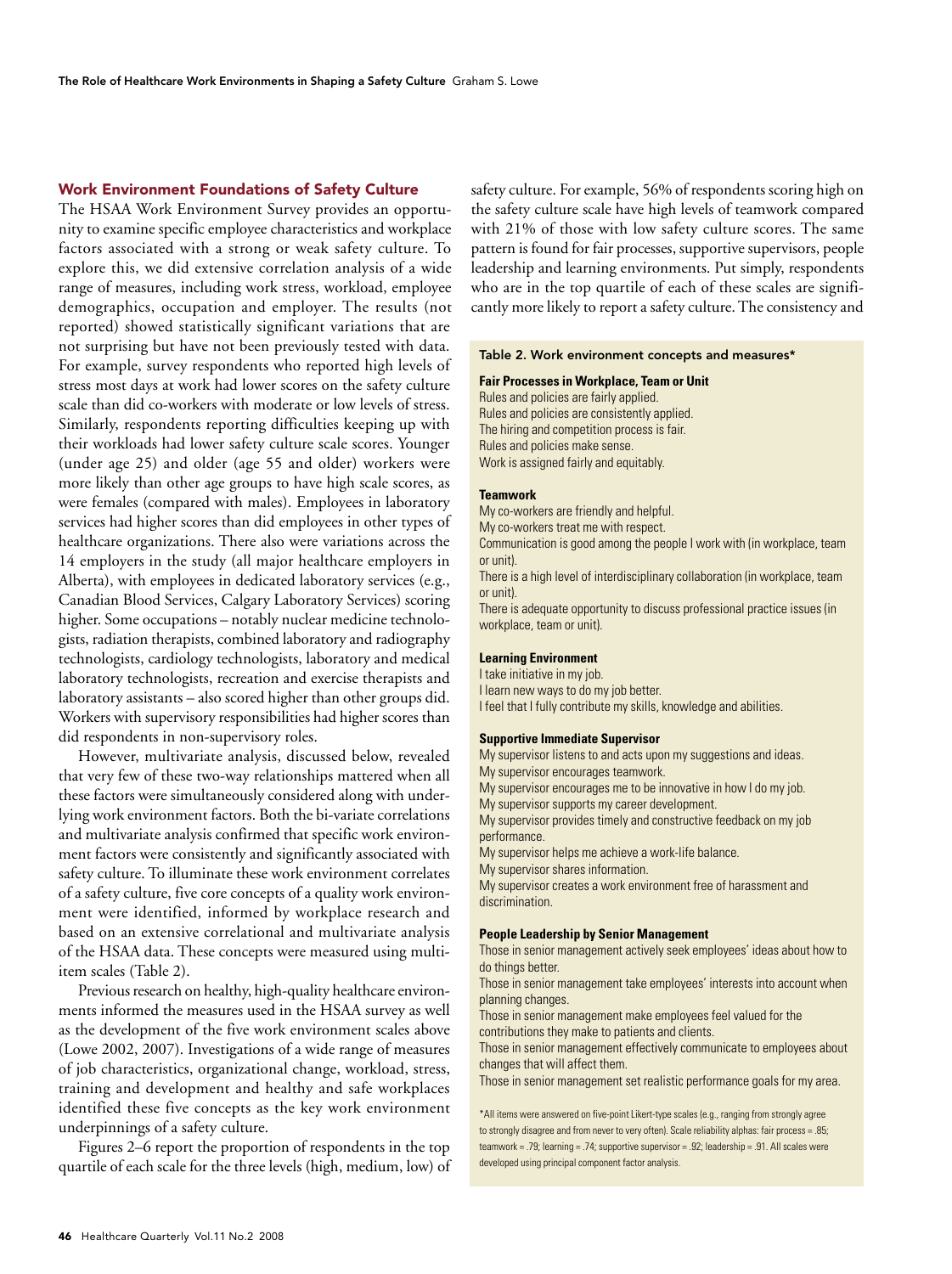

# Figure 2. Teamwork scale by levels of safety culture

\*Differences statistically significant, chi-square test,  $p = .000$ .  $n = 4,169$ . Source: Data from the Health Sciences Association of Alberta 2006 Work Environment Survey.

Figure 3. Fair processes scale by levels of safety culture



\*Differences statistically significant, chi-square test,  $p = .000$ .  $n = 4,225$ . Source: Data from the Health Sciences Association of Alberta 2006 Work Environment Survey.



Figure 4. Supportive supervisor scale by levels of safety culture

\*Differences statistically significant, chi-square test,  $p = .000$ .  $n = 4,186$ . Source: Data from the Health Sciences Association of Alberta 2006 Work Environment Survey.



Figure 5. People leadership scale by levels of safety culture

\*Differences statistically significant, chi-square test,  $p = .000$ .  $n = 4,020$ . Source: Data from the Health Sciences Association of Alberta 2006 Work Environment Survey.





\*Differences statistically significant, chi-square test,  $p = .000$ .  $n = 4,280$ . Source: Data from the Health Sciences Association of Alberta 2006 Work Environment Survey.

Figure 7. Relationship between safety culture and perceptions of overall quality of service



\*Differences statistically significant, chi-square test,  $p = .000$ .  $n = 4,276$ . Source: Data from the Health Sciences Association of Alberta 2006 Work Environment Survey.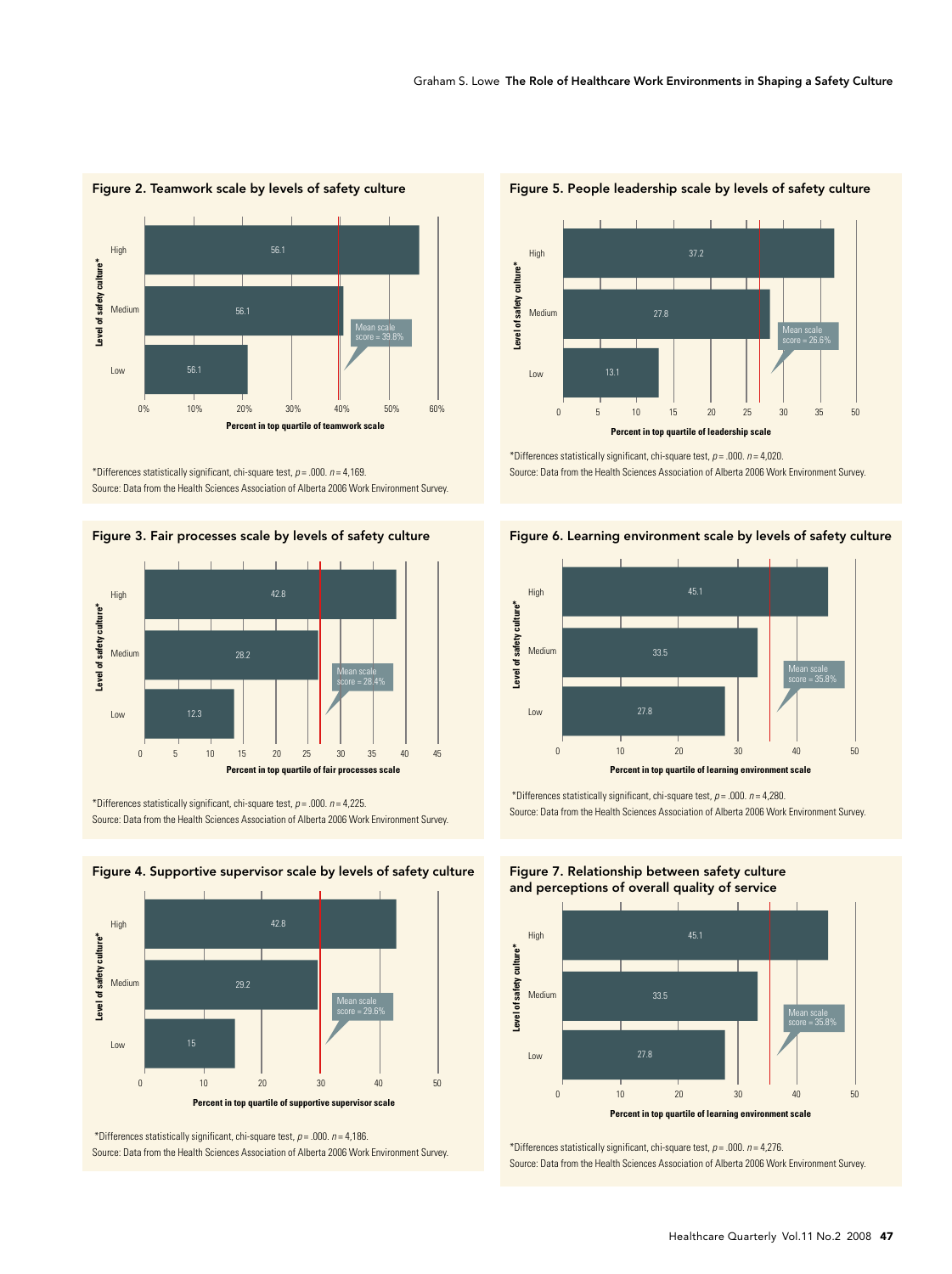strength of these relationships is indeed striking, especially given the robust measures we are using (statistically validated multiitem scales). While the HSAA survey captures only one point in time and does not therefore permit conclusions about cause and effect, these findings nonetheless suggest an underlying causal logic. In short, the five healthcare work environment dimensions we have examined are obvious levers that management can use to develop safety-focused workplace cultures.

# The five healthcare work environment dimensions we have examined are obvious levers that management can use to develop safetyfocused workplace cultures.

As further confirmation of this, we also found evidence of a safety-quality connection (Figure 7). Respondents were asked, "In the past 12 months, how would you rate the overall quality of the service provided by your team or area?" Answers were rated on a five-point Likert-type scale ranging from poor to excellent. Over 83% of employees in areas with strong safety cultures reported very good or excellent overall service quality – almost double the rate in the weak safety culture group (46%).

As a final step in this analysis, we examined the influence of the five work environment scales on safety culture, taking into account other workplace, employee and job characteristics. A regression equation containing demographic measures (e.g., seniority, gender), occupational group, employer, stress, workload, supervisory responsibilities, trust in senior management and full-time or part-time status along with the five work environment scales was used to predict scores on the safety culture scale. All five work environment scales had a significant net impact on safety culture, with by far the strongest effect found for teamwork, followed by fair processes.

# **Overall, the importance of work** environment factors, especially teamwork and fair processes, overshadowed that of any other influences on safety culture that we measured.

Overall, the importance of work environment factors, especially teamwork and fair processes,

overshadowed that of any other influences on safety culture that we measured. Employerspecific effects were negligible, with two exceptions: employees at Calgary Laboratory Services and the Alberta Cancer Board tended to have stronger safety cultures, even after accounting for other factors, although the influence on safety culture scores was very small. Similarly, while five of the 26 occupations examined (respiratory therapists, social workers, occupational therapists, physical therapists and dietitians) scored lower on the safety culture scale, after taking account of other factors, these occupational effects were very small. The only other measure to have a significant net effect on safety culture was gender: women were slightly more inclined to report a safety culture than were men. Taken together, these employer, occupation and gender effects accounted for very little variation (3%) in safety culture scores compared with teamwork and fair processes, which together account for 21% of the variation in safety culture scores (adjusted *R*<sup>2</sup> for the final regression equation =  $.274$ ).

Beyond confirming the importance of teamwork, fair organizational processes, effective supervision and people leadership and learning for supporting a safety culture, it is interesting to consider the practical implications of other findings from this analysis. It is perhaps not surprising that the Alberta Cancer Board and Calgary Laboratory Services have unique characteristics as organizations that focus employees' attention on safety, given the kind services they provide. Nor is it surprising that occupations such as social work and occupational therapy are less likely to involve strong safety cultures, considering that the role of these professionals in patient and client care inherently involve fewer safety risks. The gender difference needs further research because, on the surface, this seems to imply that women are more responsive to safety issues than men. If this were to bear out in future research, it would have implications for safety education and training.

# A Safety Culture Strategy Model

To expand this discussion, it is useful to consider how a safety culture contributes to key employee outcomes that, increasingly, are strategic goals for healthcare employers. Considering the serious recruitment and retention challenges faced by healthcare employers, this is an important connection to make. This comprehensive perspective on safety culture is captured in the logic model presented in Figure 8.

As documented, safety and service quality go hand in hand. A more comprehensive view of safety culture is suggested by the specific indicators comprising the work environment scales. These indicators are not only key drivers of a safety culture; they also are associated with employee outcomes, such as

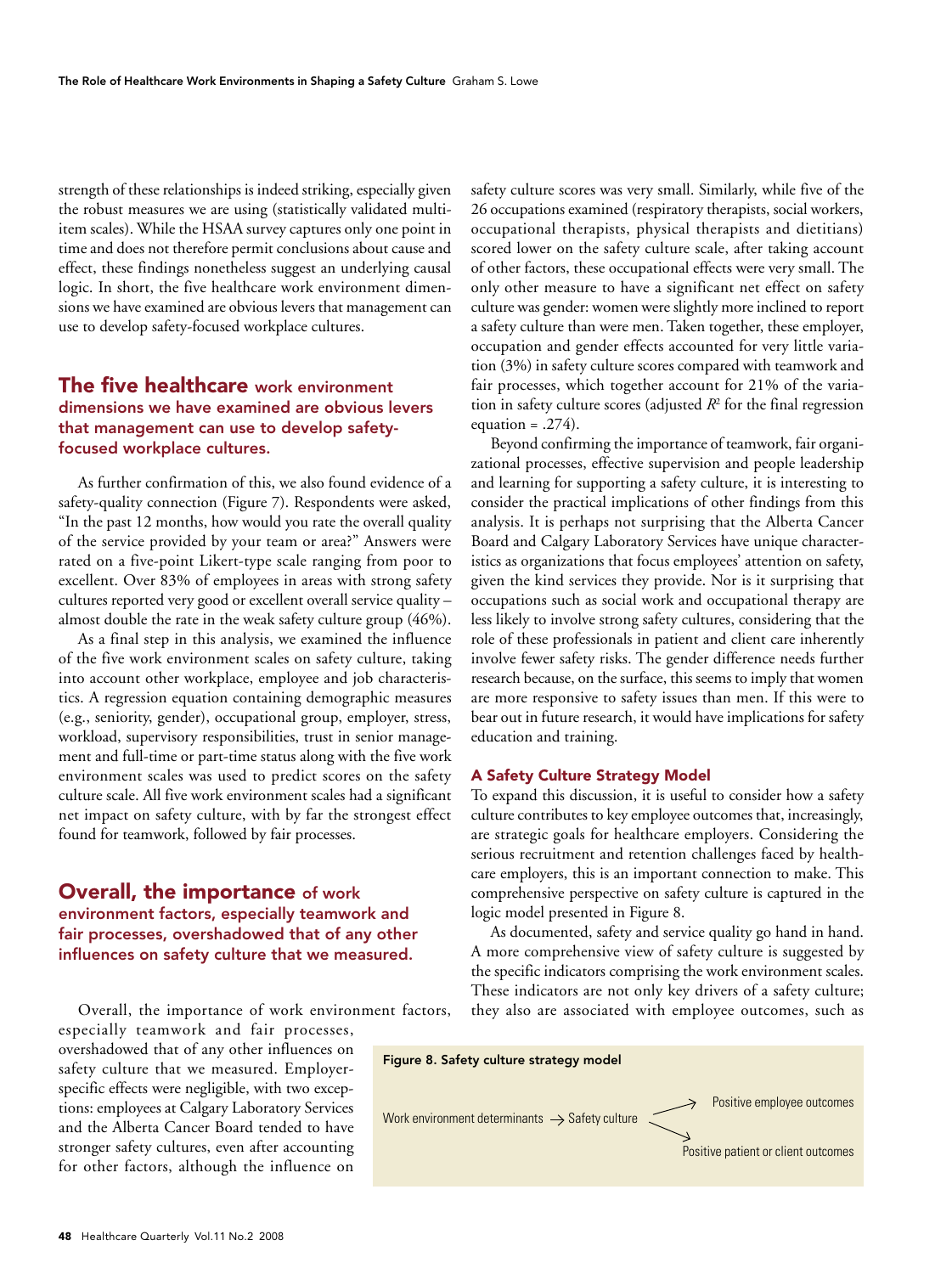|                                                                  | Safety Culture Scale Score (%) |               |      |
|------------------------------------------------------------------|--------------------------------|---------------|------|
| <b>Strategically Important</b><br>Employee Outcomes <sup>t</sup> | Low                            | <b>Medium</b> | High |
| Safe work environment (agree/<br>strongly agree)                 | 62 Q                           | 76.9          | 85.3 |
| Healthy work environment (agree/<br>strongly agree)              | 330                            | 49.3          | 60.5 |
| Proud to be working for my<br>employer (agree/strongly agree)    | 320                            | 477           | 59.8 |
| Very committed to my employer<br>(agree/strongly agree)          | 30.7                           | 45.0          | 55.0 |
| Satisfied or very satisfied with job                             | 58.5                           | 73.6          | 79.7 |
| Look forward to going to work<br>often or very often             | 39.9                           | 53.0          | 63.5 |

## Table 3. Relationship between safety culture and strategically important employee outcomes\*

 $n = 4,266 - 4,282$ .

† All relationships reported between each employee outcome and the safety culture scale are statistically significant, chi-square test,  $p = .000$ .

Source: Data from the HSAA 2006 Work Environment Survey.

commitment and satisfaction. This sheds light on the "positive employee outcomes" component of the model in Figure 8. Table 3 documents six employee outcomes that enhance the quality of work life: a healthy and safe work environment and employee pride, commitment, satisfaction and engagement. Furthermore, these outcomes also contribute to healthcare employers' human resource goals – in other words, they are strategically important for system performance.

Just as with the relationships between work environment factors and safety culture, employees who have high scores on the safety culture scale also report having a healthier and safer work environment. They also are more committed to their employer, take greater pride in their work and are more satisfied with and engaged in their jobs compared with co-workers with low safety culture scale scores. Especially notable is the strong link between a safety culture from a patient or client perspective and a safe work environment for employees. While these findings are correlations only, their consistency and strength do suggest that safety cultures and positive employee work experiences are linked. However, more research is required to unravel the causal dynamics of this relationship.

## Conclusion

To summarize the key findings, a high-quality work environment is a cornerstone of a healthcare safety culture. For the wide range of allied health professional and technical workers examined in this study, it appears that teamwork, fair workplace processes, supportive and people-centred supervision and leadership and a learning environment contribute to a culture that values safety. Furthermore, this safety culture itself is associated with a positive quality-of-work-life outcomes for employees – they experience their work environments as healthy and safe, are more satisfied and have pride in what they do. And employers also benefit from safety cultures because of the links to commitment and engagement. This model of safety culture needs to be tested in other healthcare settings and with other healthcare occupations, but the fact that this sample was diverse in both respects adds weight to this conclusion.

In terms of organizational strategy, these research findings underscore the importance in healthcare of creating healthy organizations. A healthy organization is defined as "one whose culture, climate and practices create an environment that promotes employee health and safety as well as organizational effectiveness" (Lim and Murphy 1999: 64). Figure 8 reflects the logic of a healthy organization and could be expanded to show how work environment characteristics influence the development and utilization of an organization's people capacity – including the capacity to proactively address safety issues – which is required to achieve the organi-

zation's goals. The findings also highlight the importance of teamwork – now often described as collaborative, inter-professional, patient-centred care – as a pathway for health system renewal (Health Council of Canada 2006). A prerequisite for inter-professional teams is a work environment that closely mirrors the safety culture measured in the HSAA study.

At the health policy level, several provinces are creating longterm health human resource strategies with explicit goals for healthy, or high-quality, workplaces. For example, in Alberta, a provincial health policy initiative by the regional health boards created a provincial human resources action framework, the Strengthening People Strategy. Furthermore, health quality councils (HQCs) in Alberta, Saskatchewan, Ontario and New Brunswick have mandates to monitor and publicly report on health system performance. A broad interpretation of the mandate of HQCs would include key determinants and outcomes of quality care from the providers' perspective. HQCs have the potential to create a more effective monitoring, reporting and accountability framework that includes key indicators for healthcare providers. This article provides evidence for integrating human resource practices and work environments as key determinants of quality and safety outcomes at the organizational level.

This direction is being advocated by the Quality Worklife– Quality Healthcare Collaborative, a multidisciplinary coali-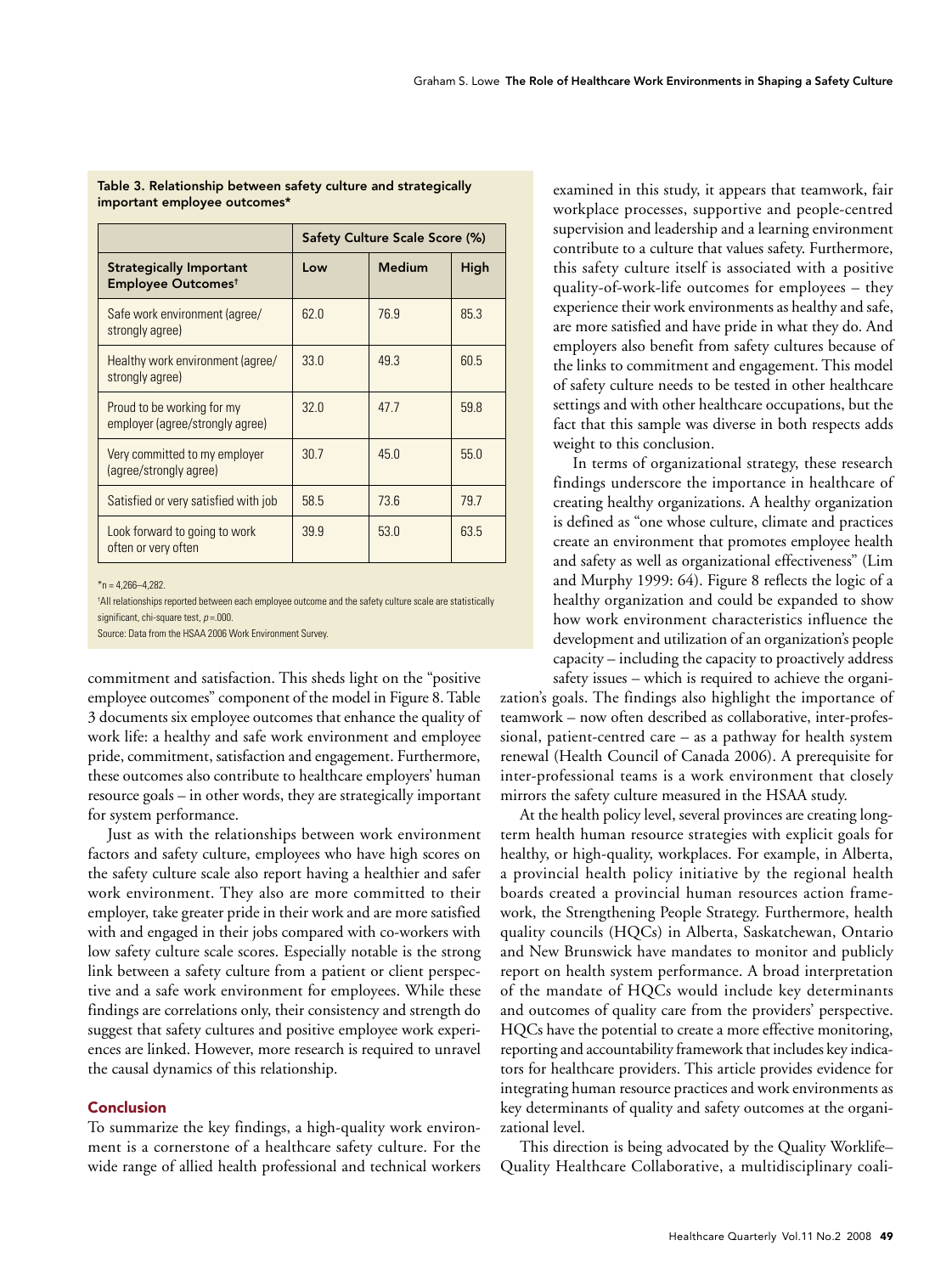tion of healthcare leaders and national organizations that are working together to develop an integrated action strategy to transform the quality of work life for Canada's healthcare providers. (Partner organizations include the Canadian Council on Health Services Accreditation, Canadian College of Health Service Executives, Canadian Nurses Association, Canadian Healthcare Association, Canadian Federation of Nurses Unions, Canadian Medical Association, Canadian Health Services Research Foundation, Association of Canadian Academic Healthcare Organizations, Academy of Canadian Executive Nurses, National Quality Institute and Health Canada – Office of Nursing Policy.) The coalition defines a healthy healthcare workplace as "a work setting that takes a strategic and comprehensive approach to providing the physical, cultural, psychosocial and work/job design conditions that maximizes health and well being of healthcare providers, quality of patient outcomes and organizational and system performance" (Quality Worklife– Quality Healthcare Collaborative 2007) The coalition's call for standardized measurement processes and indicators builds on the Canadian Council on Health Services Accreditation's efforts to integrate quality of work life into accreditation standards (Nicklin and Barton 2007). Some of the quality work-life indicators proposed by the collaborative and the council are similar to the measures used above to examine work environment determinants of safety cultures. A meaningful step toward achieving both safety and quality-of-work-life goals would therefore be to include measures of safety culture drivers and outcomes in existing or planned employee surveys in healthcare settings.

Acting on this study's findings depends on a strong commitment from top management to take the actions needed to address the work environment drivers of safety. This commitment must be continuously communicated and, most important, consistently reinforced in all management decisions and actions. These are preconditions for any successful quality or safety improvement initiative to enhance organizational effectiveness in healthcare. For example, research on 464 National Health Service Trusts in the United Kingdom identified "best practices" for organizational effectiveness (Zairi and Jarrar 2001). The leading practice was the style of management, based on leadership attributes that included rebuilding trust and the ability to address stress and help others during organizational change. The two management practices most aligned with organizational effectiveness were "total staff involvement with open communication" – the underpinnings of a healthy psychosocial work environment – and a safety culture.

Strong leadership on a quality work environment agenda is essential to get the buy-in of managers and supervisors at all levels. Mid-level and front-line managers often lack appropriate incentives or skills to champion workplace improvements. Historically, these groups have been most resistant to organizational change, in part because they lack the resources to

respond positively to change. Moreover, it is well documented that supportive supervision – defined by good communication skills and support for employee learning and development – is a defining feature of a healthy workplace (Duxbury and Higgins 2001; Lowe and Schellenberg 2001). A successful safetyfocused work environment strategy must therefore ensure that all managers and supervisors have the time, encouragement and training needed to be effective people leaders, support teamwork and learning and ensure fair workplace processes.

Making use of the above evidence for decision-making and action requires bridging what organizational experts call the "knowing-doing gap" (Pfeffer and Sutton 2000). Two of the greatest barriers to moving from talking to action are a perceived shortage of time and the dead weight of inertia created by entrenched systems, practices and ways of thinking. Strong collective will is needed to implement and sustain safety cultures. Given the momentum created in recent years by the patientsafety movement, the time has never been better to integrate the goals of safety and improved work environments.

#### Acknowledgements

I would like to acknowledge the members of the HSAA who made this study possible by participating in the union's Work Environment Survey, and Ross Baker, Elisabeth Ballermann, Melissa Barton and Louise Lemieux-Charles, who provided helpful comments on a draft.

#### References

Agency for Healthcare Research and Quality. 2003. *The Effect of Health Care Working Conditions on Patient Safety* (AHRQ Summary, Evidence Report/Technology Assessment No. 74.) Rockville, MD: Author.

Anderson, G.M. and R.L. Lorber. 2006. Safety 24/7: *Building an Incident-Free Culture.* Lafayette, LA: Results in Learning.

Baker, G.R., P.G. Norton, V. Flintoft, R. Blais, A. Brown, J. Cox, E. Etchells, W.A. Ghali, P. Hébert, S.R. Majumdar, M. O'Beirne, L. Palacios-Derflingher, R.J. Reid, S. Sheps and R. Tamblyn. 2004. "The Canadian Adverse Events Study: The Incidence of Adverse Events among Hospital Patients in Canada." *Canadian Medical Association Journal* 170(11): 1678–86.

Duxbury, L. and C. Higgins. 2001. *Work-Life Balance in the New Millennium.* Ottawa, ON: Canadian Policy Research Networks.

Flin, R., K. Mearns, P. O'Connor and R. Bryden. 2000. "Measuring Safety Climate: Identifying the Common Features." *Safety Science* 34: 117–92.

Haberfelde, M., D. Bedecarré and M. Buffum. 2005. "Nurse-Sensitive Patient Outcomes: An Annotated Bibliography." *Journal of Nursing Administration* 35(6): 293–9.

Health Council of Canada. 2006. *Health Care Renewal in Canada: Clearing the Road to Quality.* Annual Report. Toronto: Author.

Institute of Medicine of the National Academies. 2003. *Keeping Patients Safe: Transforming the Work Environment of Nurses.* Washington, DC: Institute of Medicine.

Leape, L.L. 2005. "Preventing Medical Error." In D. Mechanic, L.B. Rogut, D.C. Colby and J.R. Knickman, eds., *Policy Challenges in*